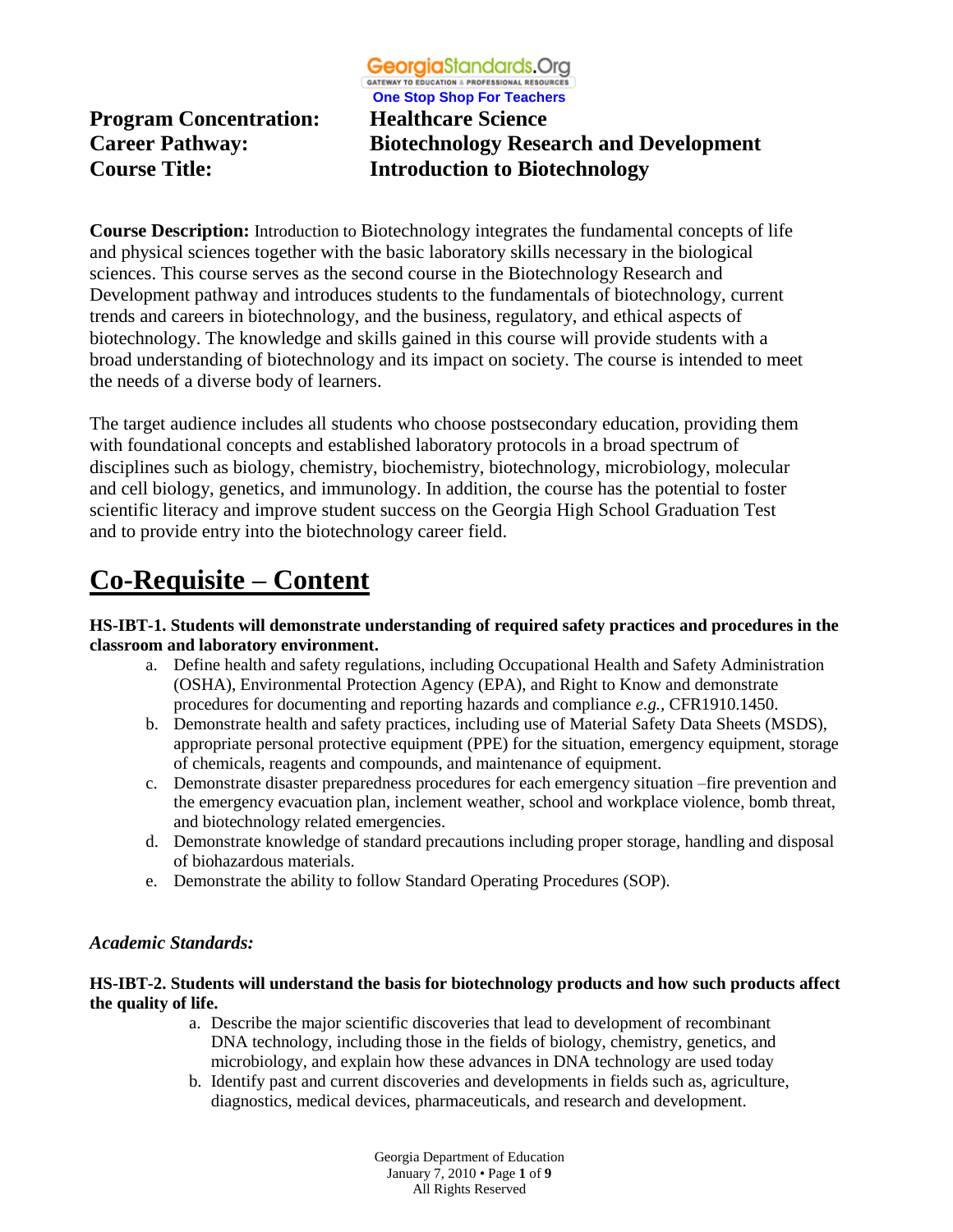#### GATEWAY TO EDUCATION & PROFESSIONAL RESOURCE **One Stop Shop For Teachers**

- c. Justify the steps in production and delivery of a product made using recombinant DNA technology.
- d. Discuss the implications of the genomics and proteomics on biotechnology and current healthcare.

### *Academic Standards:*

*SB2. Students will analyze how biological traits are passed on to successive generations. f. Examine the use of DNA technology in forensics, medicine, and agriculture.*

*ELA10RC2 The student participates in discussions related to curricular learning in all subject areas. The student*

*c. Relates messages and themes from one subject area to those in another area.* 

### **HS-IBT-3. Students will analyze careers in research and development, human health and diagnostics, biomanufacturing, environmental applications, and agriculture that utilize biotechnology.**

- a. Describe the educational requirements and responsibilities for various positions within the biotechnology industry.
- b. Compare and contrast careers within academic, government, and private sectors.
- c. Develop a portfolio documenting education, experiences, and acquired skills for specific careers.
- d. Demonstrate understanding of the career development planning process and the process of life-long learning.
- e. Describe the role of Student Organizations (e.g., HOSA, FBLA, Key Club, and BETA) and their importance in leadership development.
- f. Demonstrate an understanding of the nature of employer-employee relationships.

### *Academic Standards:*

*ELA10RC2 The student participates in discussions related to curricular learning in all subject areas. The student*

*c. Relates messages and themes from one subject area to those in another area.* 

*ELA10RL4 The student employs a variety of writing genres to demonstrate a comprehensive grasp of significant ideas in selected literary works. The student composes essays, narratives, poems, or technical documents. The student*

*d. Includes a formal works cited or bibliography when applicable.* 

### **HS-IBT-4. Students will demonstrate how concepts of physical science connect to biochemical applications and techniques.**

- a. Calculate and prepare buffers, stock solutions, and reagents.
- b. Analyze and apply the concepts of homeostasis and molar relationships to biochemical reactions.
- c. Draw conclusions regarding protein function and structure as it relates to the pH of a solution.
- d. Analyze enzyme activity using assays for reactants and products.
- e. Utilize electrophoresis, chromatography, microscopy and spectrophotometry to identify, separate and to draw conclusions about biological molecules.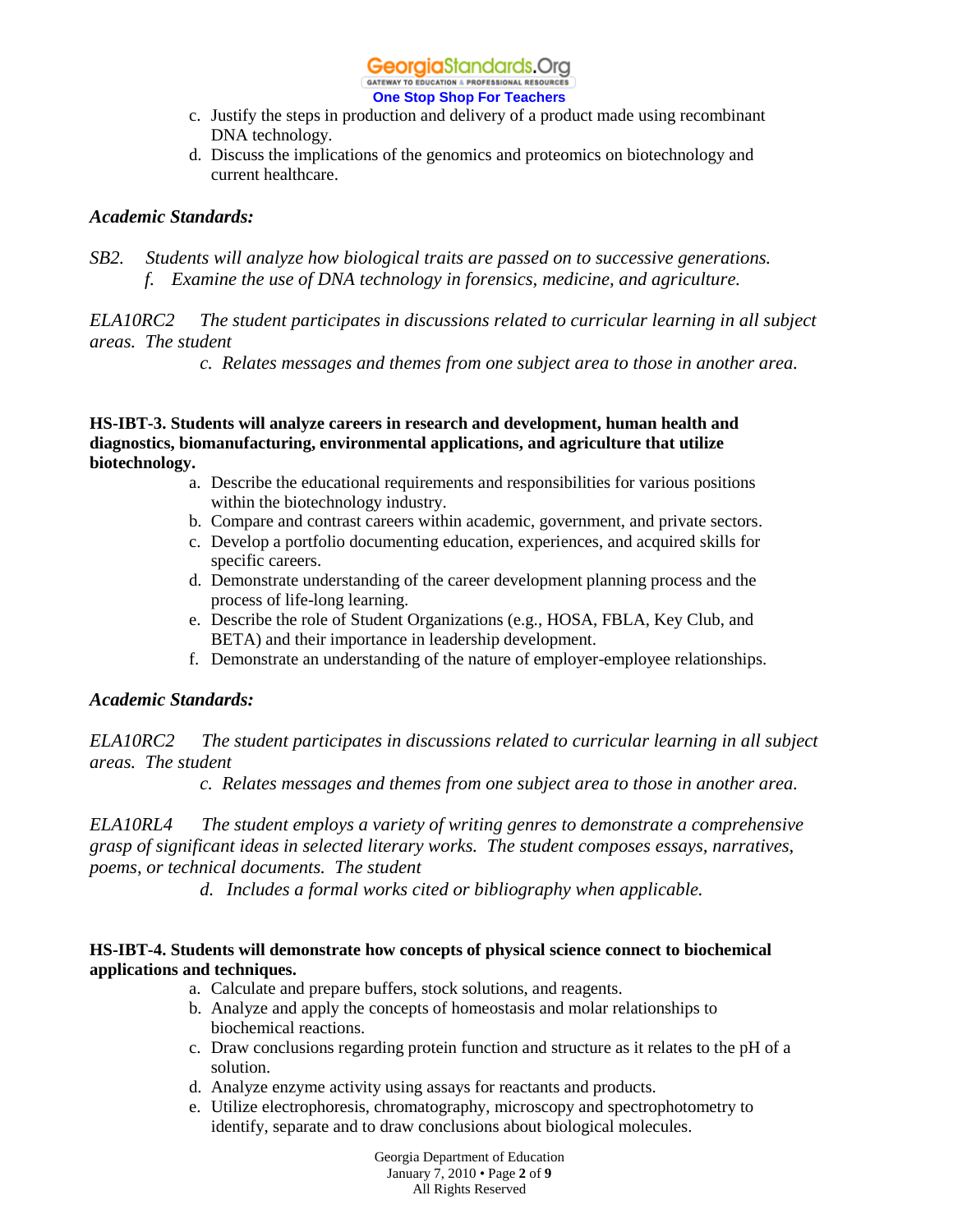### **One Stop Shop For Teachers**

f. Use antibody specificity for antigens to test for the presence of protein (*e.g.,* ELISA, Western Blot, antibody staining).

### *Academic Standards:*

*SB1. Students will analyze the nature of the relationships between structures and functions in living cells.*

- *b. Explain how enzymes function as catalysts.*
- *c. Identify the function of the four major macromolecules (i.e., carbohydrates, proteins, lipids, nucleic acids).*
- *d. Explain the impact of water on life processes (i.e., osmosis, diffusion).*
- *SPS6. Students will investigate the properties of solutions.*
	- *a. Describe solutions in terms of, solute/solvent, conductivity, concentration.*
	- *b. Observe factors affecting the rate a solute dissolves in a specific solvent.*
	- *c. Demonstrate that solubility is related to temperature by constructing a solubility curve.*

*SC4. Students will characterize the properties that describe solutions and the nature of acids and bases.*

- *a. Explain the process of dissolving in terms of solute/solvent interactions:*
	- *Observe factors that effect the rate at which a solute dissolves in a specific solvent,*
	- *Express concentrations as molarities,*
	- *Prepare and properly label solutions of specified molar concentration,*

*MM2P1 Students will solve problems (using appropriate technology).*

- *b. Solve problems that arise in mathematics and in other contexts.*
- *c. Apply and adapt a variety of appropriate strategies to solve problems.*

### **HS-IBT-5. Students will compare and contrast common organisms used in biotechnology and relate the manipulation of living organisms to product and procedure development.**

- a. Distinguish between prokaryotic cells, eukaryotic cells, and non-living entities such as viruses.
- b. Describe the characteristics and life cycles of model organisms used in biotechnology, including bacteria (*e.g.,* E. *coli*), fungi (*e.g.,* yeasts and *Aspergillus*), and animals (*e.g.,* C. *elegans*, fruit flies, and rodents).
- c. Monitor how environmental factors affect the growth of cells and model organisms in the laboratory.
- d. Apply the basic concepts of cell growth to manipulate cultures under aseptic conditions in the laboratory.
- e. Perform transformations, including competency, selection, antibiotic resistance, and analysis of transformation efficiency.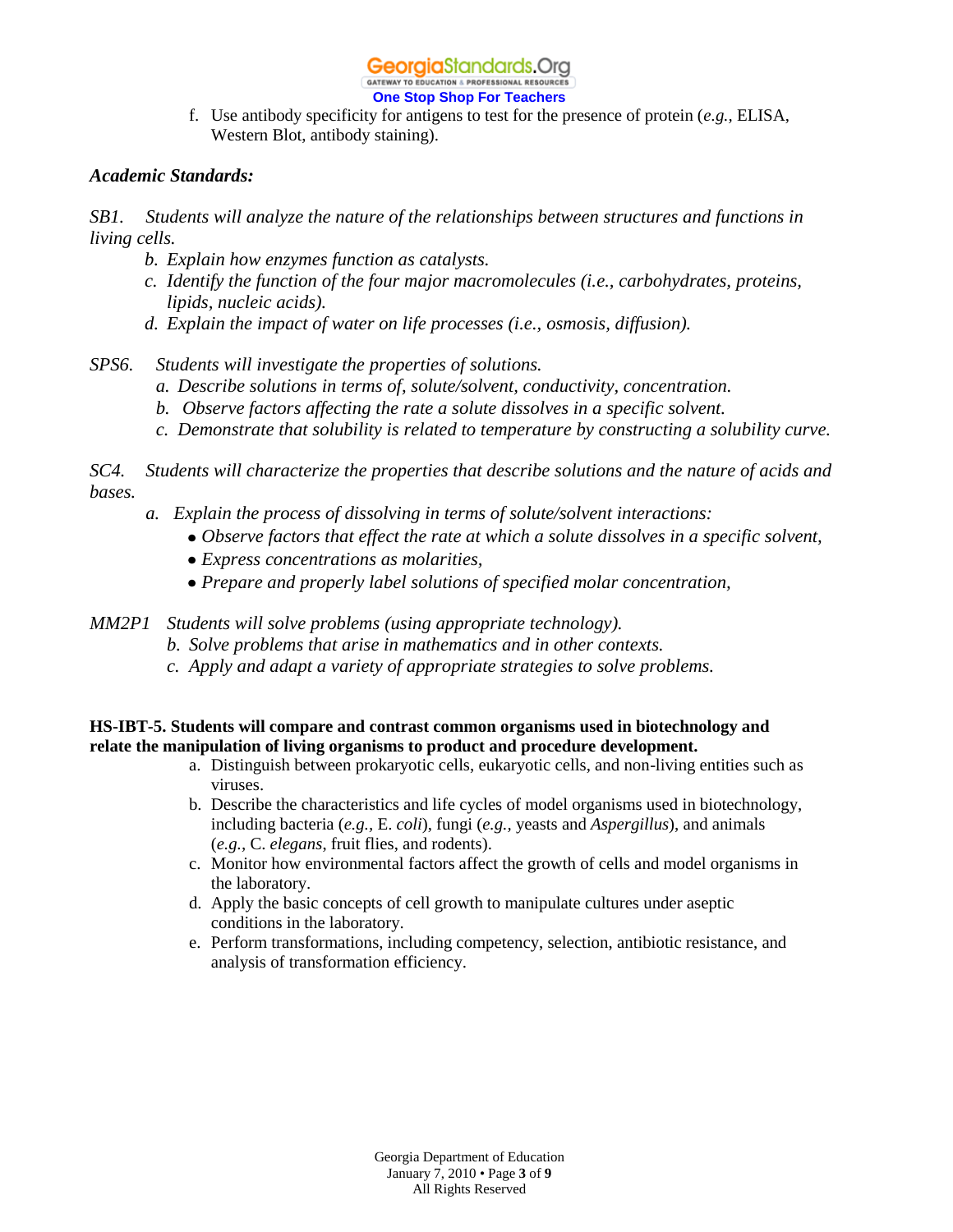### GeorgiaStandards.Org GATEWAY TO EDUCATION & PROFESSIONAL RESOURCE **One Stop Shop For Teachers**

### *Academic Standards:*

*SB1. Students will analyze the nature of the relationships between structures and functions in living cells.*

*a. Explain the role of cell organelles for both prokaryotic and eukaryotic cells, including the cell membrane, in maintaining homeostasis and cell reproduction.*

*SB2. Students will derive the relationship between single-celled and multi-celled organisms and the increasing complexity of systems.*

*d. Compare and contrast viruses with living organisms.*

*SB5. Students will evaluate the role of natural selection in the development of the theory of evolution.*

*e. Recognize the role of evolution to biological resistance (pesticide and antibiotic resistance).*

*SZ4. Students will assess how animals interact with their environment including key adaptations found within animal taxa.*

*c. Explain various life cycles found among animals (e.g., polyp and medusa in cnidarians; multiple hosts and stages in the platyhelminthe life cycle; arthropod metamorphosis; egg, tadpole, adult stages in the amphibian life cycle).*

### **HS-IBT-6. Students will demonstrate how manipulation of nucleic acids through genetic engineering (recombinant DNA and RNA technologies) alters the function of proteins and subsequent cellular processes.**

- a. Describe the function of DNA, RNA, and protein in living cells and the Central Dogma.
- b. Demonstrate how the structure of DNA influences its function, analysis, and manipulation.
	- Isolate genomic and recombinant DNA from cells and solutions and analyze its purity and concentration.
	- Explain and demonstrate the principles involved in DNA analysis via agarose gel electrophoresis.
	- Describe previous and current DNA sequencing technologies.
- c. Explain the role of enzymes (*e.g.,* restriction enzymes, DNA polymerases, and nucleases) in the production and manipulation of DNA molecules.
- d. Determine and analyze the effect of qualitative and quantitative changes of specific proteins on cell function.

### *Academic Standards:*

*SB1. Students will analyze the nature of the relationships between structures and functions in living cells.*

- *b. Explain how enzymes function as catalysts.*
- *c. Identify the function of the four major macromolecules (i.e., carbohydrates, proteins, lipids, nucleic acids).*
- *d. Explain the impact of water on life processes (i.e., osmosis, diffusion).*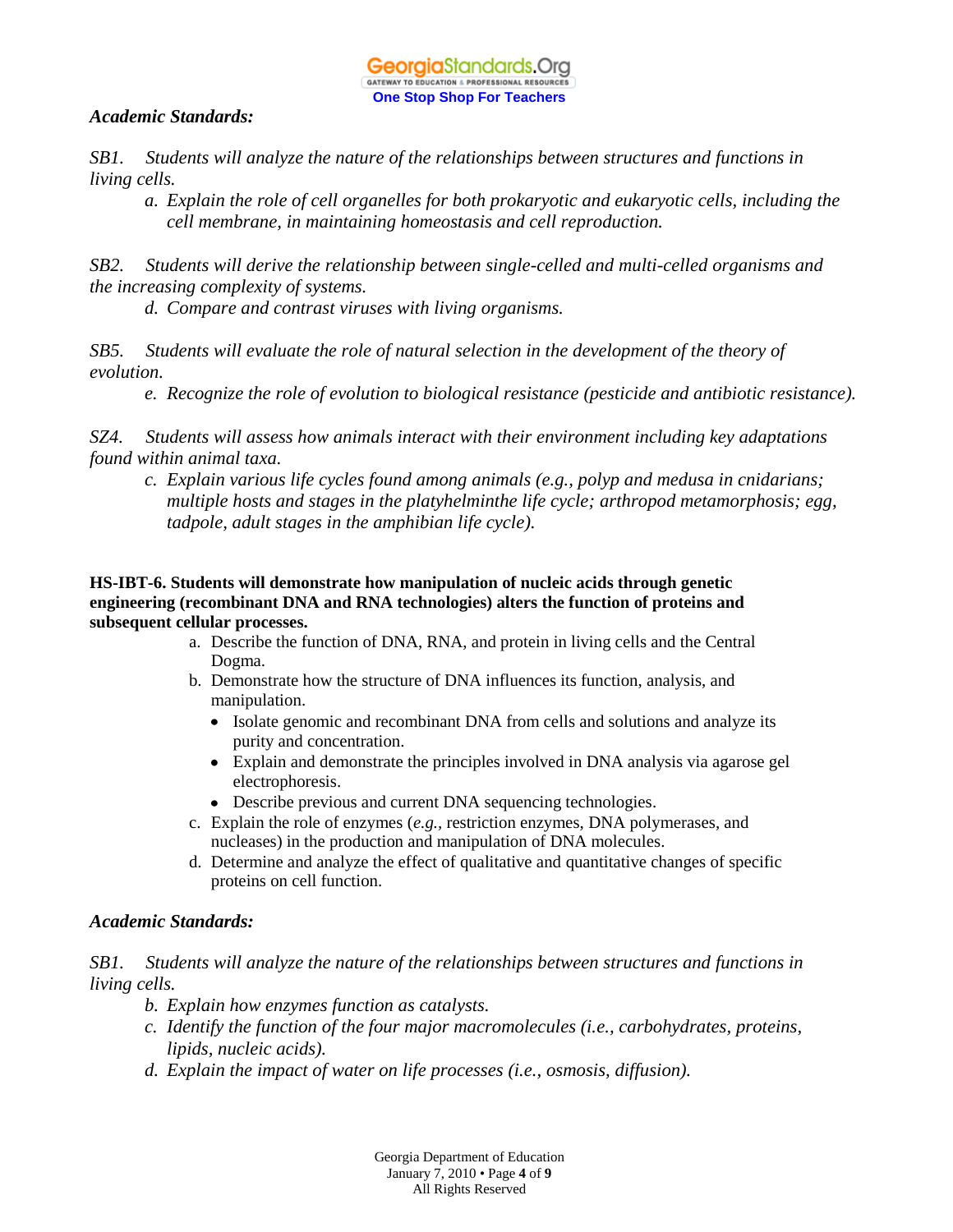GATEWAY TO EDUCATION & PROFESSIONAL RESOURCE **One Stop Shop For Teachers**

# *SB2. Students will analyze how biological traits are passed on to successive generations.*

- *a. Distinguish between DNA and RNA.*
- *b. Explain the role of DNA in storing and transmitting cellular information.*
- *c. Using Mendel's laws, explain the role of meiosis in reproductive variability.*
- *d. Describe the relationships between changes in DNA and potential appearance of new traits including*
	- *Alterations during replication.*
		- *Insertions*
		- *Deletions*
		- *Substitutions*
	- *Mutagenic factors that can alter DNA.*
		- *High energy radiation (x-rays and ultraviolet)*
		- *Chemical*

### **HS-IBT-7. Students will analyze economic, social, ethical, and legal issues related to the use of biotechnology.**

- a. Differentiate between moral, ethical, and legal biotechnology issues.
- b. Research ethical issues presented by evolving science, including genetically modified foods, cloning, bioterrorism, gene therapy, and stem cells.
- c. Compare and contrast attitudes about the use of biotechnology regionally, nationally, and internationally.
- d. Evaluate the regulatory policies impacting biotechnology research *e.g.,* use of animals in research and applications of recombinant DNA.

### *Academic Standards:*

*ELA10RC2 The student participates in discussions related to curricular learning in all subject areas. The student*

*c. Relates messages and themes from one subject area to those in another area.* 

*ELA10RL4 The student employs a variety of writing genres to demonstrate a comprehensive grasp of significant ideas in selected literary works. The student composes essays, narratives, poems, or technical documents. The student*

*d. Includes a formal works cited or bibliography when applicable.* 

# **Co-Requisite – Characteristics of Science**

## **Habits of Mind**

## **SCSh1. Students will evaluate the importance of curiosity, honesty, openness, and skepticism in science.**

- a. Exhibit the above traits in their own scientific activities.
- b. Recognize that different explanations often can be given for the same evidence.
- c. Explain that further understanding of scientific problems relies on the design and execution of new experiments which may reinforce or weaken opposing explanations.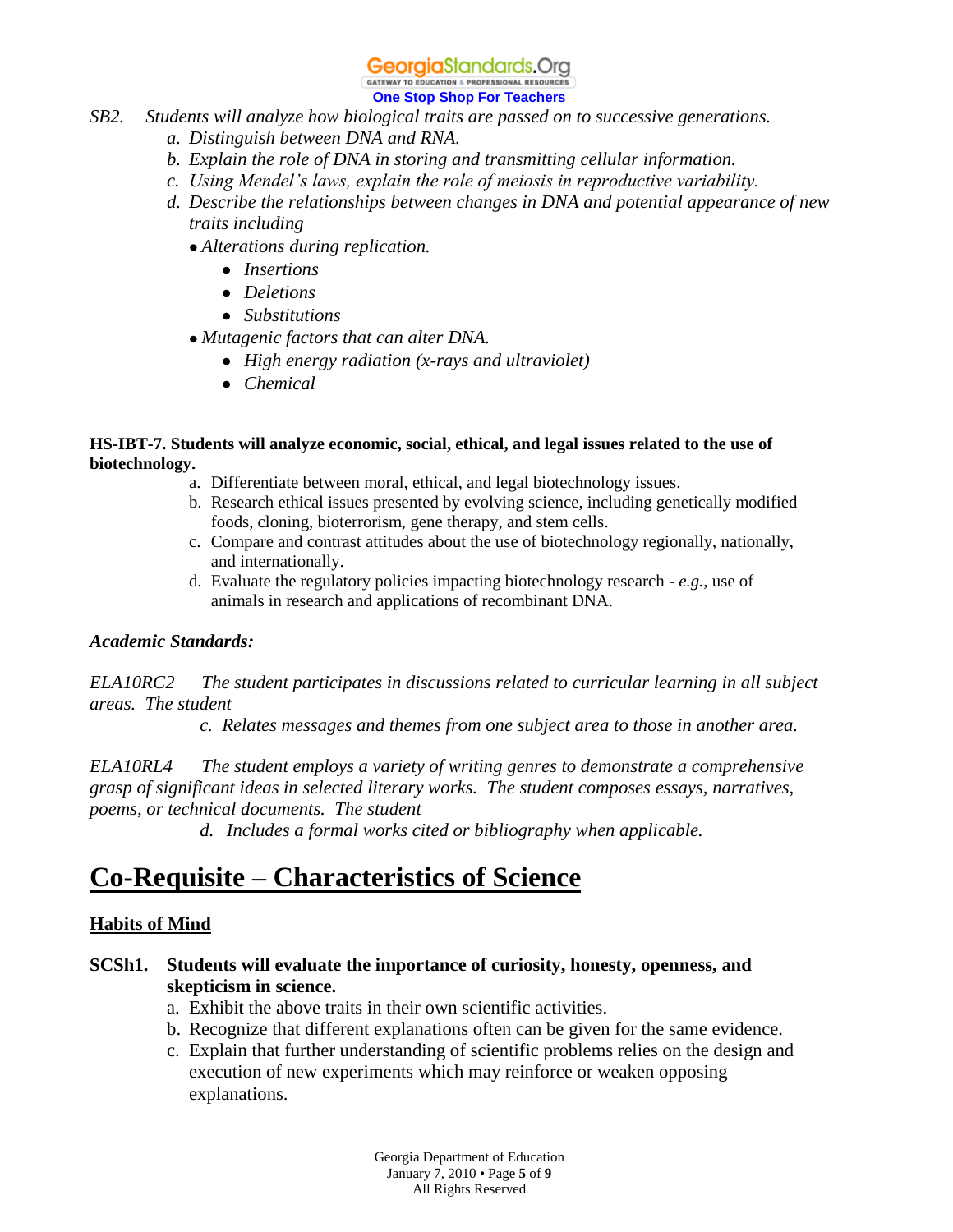GATEWAY TO EDUCATION & PROFESSIONAL RESOURCE **One Stop Shop For Teachers**

## **SCSh2. Students will use standard safety practices for all classroom laboratory and field investigations.**

- a. Follow correct procedures for use of scientific apparatus.
- b. Demonstrate appropriate technique in all laboratory situations.
- c. Follow correct protocol for identifying and reporting safety problems and violations.

## **SCSh3. Students will identify and investigate problems scientifically.**

- a. Suggest reasonable hypotheses for identified problems.
- b. Develop procedures for solving scientific problems.
- c. Collect, organize and record appropriate data.
- d. Graphically compare and analyze data points and/or summary statistics.
- e. Develop reasonable conclusions based on data collected.
- f. Evaluate whether conclusions are reasonable by reviewing the process and checking against other available information.

### **SCSh4. Students use tools and instruments for observing, measuring, and manipulating scientific equipment and materials.**

- a. Develop and use systematic procedures for recording and organizing information.
- b. Use technology to produce tables and graphs.
- c. Use technology to develop, test, and revise experimental or mathematical models.

## **SCSh5. Students will demonstrate the computation and estimation skills necessary for analyzing data and developing reasonable scientific explanations.**

- a. Trace the source on any large disparity between estimated and calculated answers to problems.
- b. Consider possible effects of measurement errors on calculations.
- c. Recognize the relationship between accuracy and precision.
- d. Express appropriate numbers of significant figures for calculated data, using scientific notation where appropriate.
- e. Solve scientific problems by substituting quantitative values, using dimensional analysis and/or simple algebraic formulas as appropriate.

## **SCSh7. Students will communicate scientific investigations and information clearly.**

- a. Write clear, coherent laboratory reports related to scientific investigations.
- b. Write clear, coherent accounts of current scientific issues, including possible alternative interpretations of the data.
- c. Use data as evidence to support scientific arguments and claims in written or oral presentations.
- d. Participate in group discussions of scientific investigation and current scientific issues.

# **The Nature of Science**

## **SCSh7. Students analyze how scientific knowledge is developed.**

Students recognize that:

a. The universe is a vast single system in which the basic principles are the same everywhere.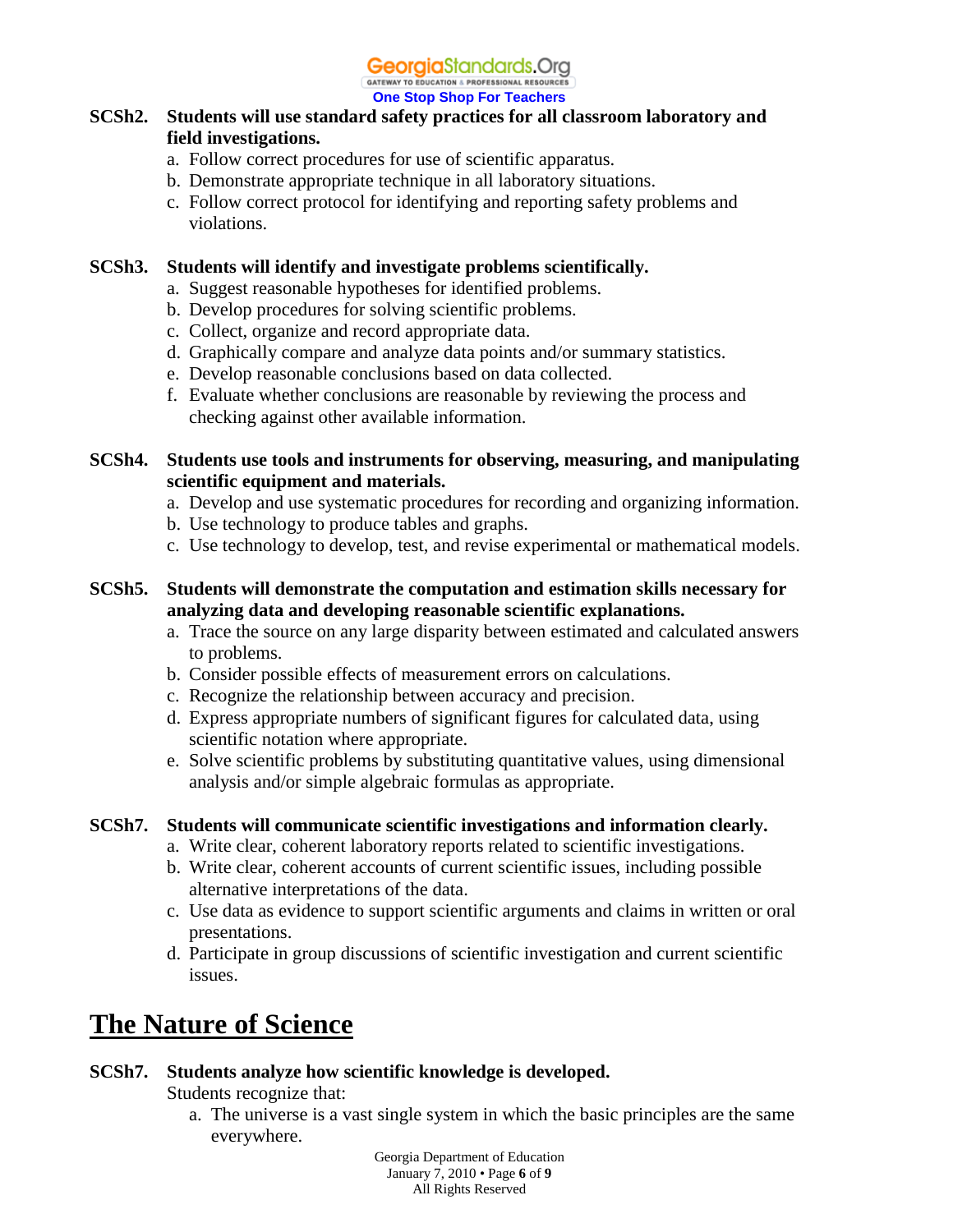#### GeorgiaStandards.Org GATEWAY TO EDUCATION & PROFESSIONAL RESOURC

### **One Stop Shop For Teachers**

- b. Universal principles are discovered through observation and experimental verification.
- c. From time to time, major shifts occur in the scientific view of how the world works. More often, however, the changes that take place in the body of scientific knowledge are small modifications of prior knowledge. Major shifts in scientific views typically occur after the observation of a new phenomenon or an insightful interpretation of existing data by an individual or research group.
- d. Hypotheses often cause scientists to develop new experiments that produce additional data.
- e. Testing, revising, and occasionally rejecting new and old theories never ends.
- **SCSh8. Students will understand important features of the process of scientific inquiry.** Students will apply the following to inquiry learning practices:
	- a. Scientific investigators control the conditions of their experiments in order to produce valuable data.
	- b. Scientific researchers are expected to critically assess the quality of data including possible sources of bias in their investigations' hypotheses, observations, data analyses, and interpretations.
	- c. Scientists use practices such as peer review and publication to reinforce the integrity of scientific activity and reporting.
	- d. The merit of a new theory is judged by how well scientific data are explained by the new theory.
	- e. The ultimate goal of science is to develop an understanding of the natural universe which is free of biases.
	- f. Science disciplines and traditions differ from one another in what is studied, techniques used, and outcomes sought.

## **Reading Standard Comment**

After the elementary years, students are seriously engaged in reading for learning. This process sweeps across all disciplinary domains, extending even to the area of personal learning. Students encounter a variety of informational as well as fictional texts, and they experience text in all genres and modes of discourse. In the study of various disciplines of learning (language arts, mathematics, science, social studies), students must learn through reading the communities of discourse of each of those disciplines. Each subject has its own specific vocabulary, and for students to excel in all subjects, they must learn the specific vocabulary of those subject areas *in context.*

Beginning with the middle grades years, students begin to self-select reading materials based on personal interests established through classroom learning. Students become curious about science, mathematics, history, and literature as they form contexts for those subjects related to their personal and classroom experiences. As students explore academic areas through reading, they develop favorite subjects and become confident in their verbal discourse about those subjects.

Reading across curriculum content develops both academic and personal interests in students. As students read, they develop both content and contextual vocabulary. They also build good habits for reading, researching, and learning. The Reading Across the Curriculum standard focuses on the academic and personal skills students acquire as they read in all areas of learning.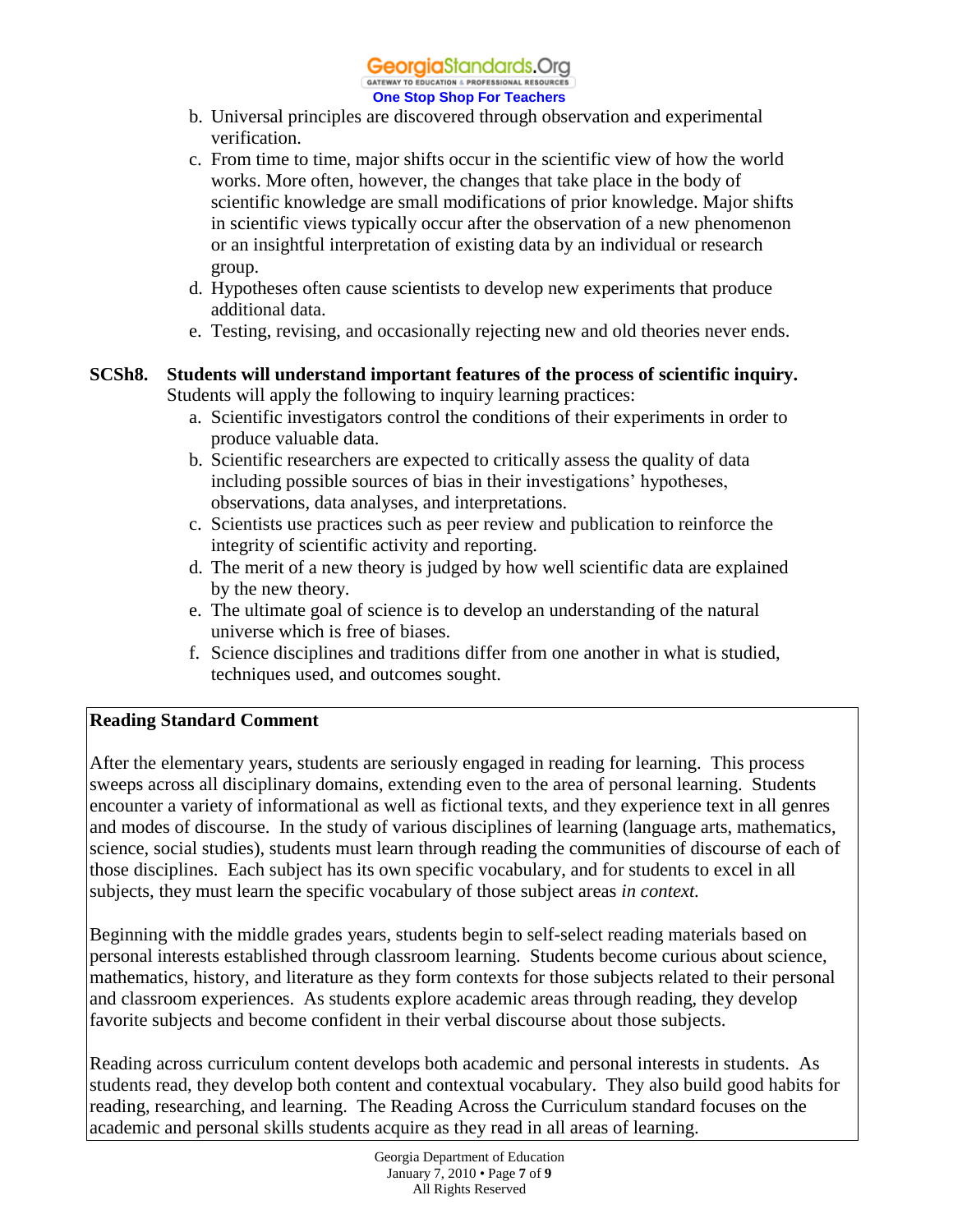#### **Georgia**Standards.Org GATEWAY TO EDUCATION & PROFESSIONAL RESOURCE **One Stop Shop For Teachers**

### **SCSh9. Students will enhance reading in all curriculum areas by:**

- a. Reading in all curriculum areas
	- Read a minimum of 25 grade-level appropriate books per year from a variety of subject disciplines and participate in discussions related to curricular learning in all areas.
	- Read both informational and fictional texts in a variety of genres and modes of discourse.
	- Read technical texts related to various subject areas.
- b. Discussing books
	- Discuss messages and themes from books in all subject areas.
	- Respond to a variety of texts in multiple modes of discourse.
	- Relate messages and themes from one subject area to messages and themes in another area.
	- Evaluate the merit of texts in every subject discipline.
	- Examine author's purpose in writing.
	- Recognize the features of disciplinary texts.
- c. Building vocabulary knowledge
	- Demonstrate an understanding of contextual vocabulary in various subjects.
	- Use content vocabulary in writing and speaking.
	- Explore understanding of new words found in subject area texts.
- d. Establishing context
	- Explore life experiences related to subject area content.
	- Discuss in both writing and speaking how certain words are subject area related.
	- Determine strategies for finding content and contextual meaning for unknown words.

# **CTAE Foundation Skills**

The Foundation Skills for Career, Technical and Agricultural Education (CTAE) are critical competencies that students pursuing any career pathway should exhibit to be successful. As core standards for all career pathways in all program concentrations, these skills link career, technical and agricultural education to the state's academic performance standards.

The CTAE Foundation Skills are aligned to the foundation of the U. S. Department of Education's 16 Career Clusters. Endorsed by the National Career Technical Education Foundation (NCTEF) and the National Association of State Directors of Career Technical Education Consortium (NASDCTEc), the foundation skills were developed from an analysis of all pathways in the sixteen occupational areas. These standards were identified and validated by a national advisory group of employers, secondary and postsecondary educators, labor associations, and other stakeholders. The Knowledge and Skills provide learners a broad foundation for managing lifelong learning and career transitions in a rapidly changing economy.